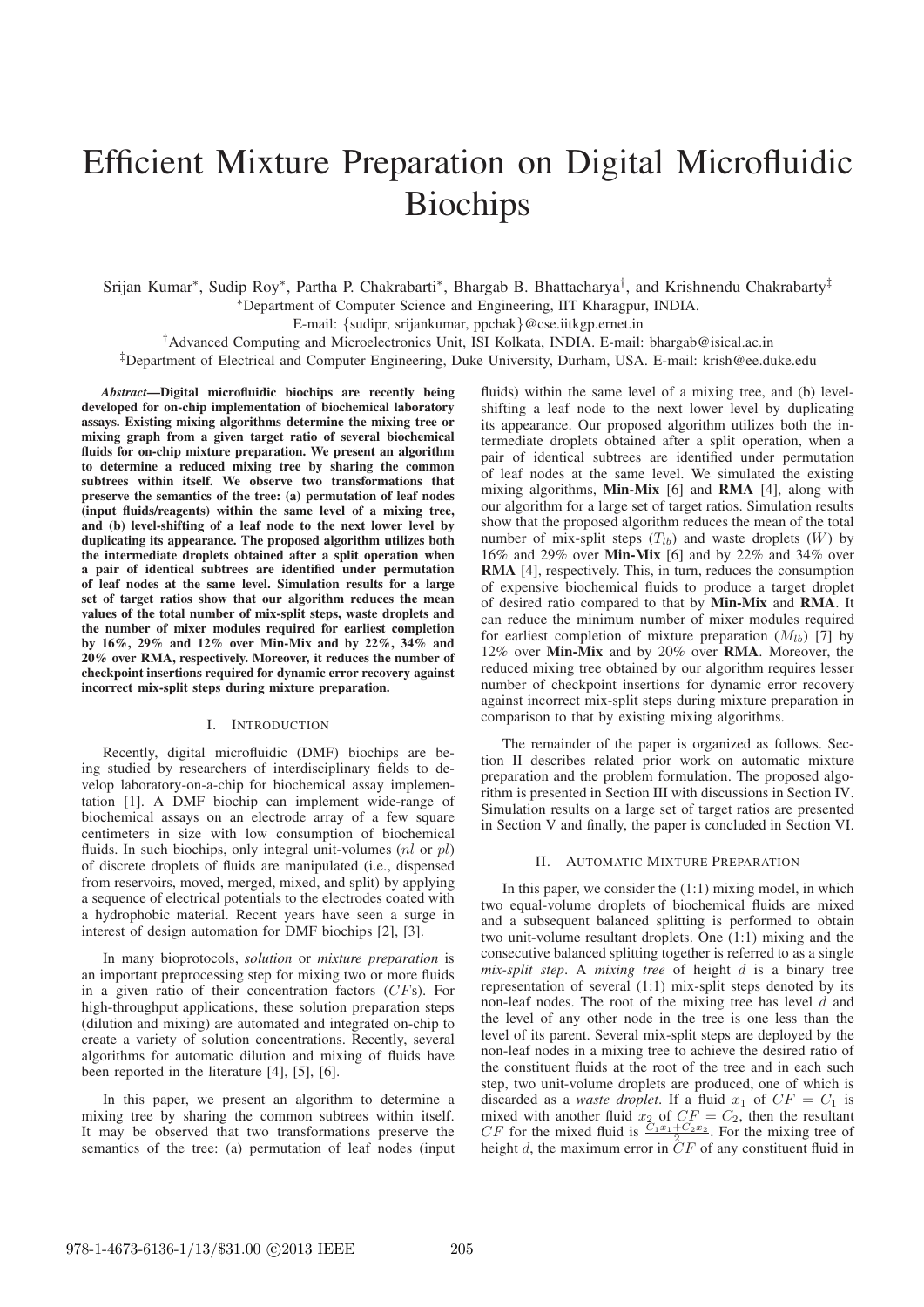the target mixture with ratio  $a_1: a_2: \ldots: a_N$  can be  $\frac{1}{2^{d+1}}$ , where  $a_i \in \mathbb{Z}^+$ , L is the sum of ratio integers and  $L = \tilde{2}^d$ .

Let, in a mixing tree,  $T_{ms}$  be the total number of mixsplit steps and  $W$  be the total number of waste droplets (without counting any target droplets). A scheduled mixing tree provides the sequence of mix-split steps with timing assignment and the mixer allocation to its non-leaf nodes. For a mixing tree, let  $M_{lb}$  be the minimum number of on-chip mixers required to complete the mixing tree execution within d mix-split cycles (lower-bound on the time of completion) as computed by Luo and Akella [7].

#### *A. Prior Work and Motivation*

In the literature, there exist three mixing algorithms to determine the mixing tree or mixing graph from a target ratio — **Min-Mix** [6], **RMA** [4] and **RSM** [8].

**Min-Mix** [6] uses  $d$ -bit binary fractions for the  $CFs$ corresponding to the target ratio to construct a mixing tree of height d after level-wise pairing of one leaf (non-leaf) node with another leaf (non-leaf) node. For an example target ratio 7:7:5:5:3:3:2 of seven fluids  $x_1, x_2,...,x_7$ , the 5-bit binary fractions are: 0.00111<sub>2</sub>, 0.00111<sub>2</sub>, 0.00101<sub>2</sub>, 0.00101<sub>2</sub>,  $0.00011_2$ ,  $0.00011_2$  and  $0.00010_2$ , respectively. Fig. 1(a) depicts a mixing tree determined by **Min-Mix** and it can be noted that  $T_{ms} = 14$ ,  $W = 13$  and  $M_{lb} = 4$  for this MinMix-tree.

Another mixing algorithm, **RMA** determines the mixing tree with more disjoint subtrees by decomposing the algebraic expression corresponding to a target ratio. Hence, the RMAtree has less probability of having common subtrees for using the intermediate waste droplets subsequently. For the same ratio 7:7:5:5:3:3:2, the RMA-tree is shown in Fig. 2.

**RSM** decomposes the algebraic expression for a target ratio such that new intermediate droplets are produced by mixing earlier intermediate droplets. Thus, it saves the requirement of input fluids in preparing a target mixture. We observe that **RSM** helps in reducing  $T_{ms}$ ,  $\bar{W}$  and requirement of input fluids when multiple target mixtures with different ratios are to be prepared. However, for a single target ratio, it determines a mixing graph instead of a mixing tree with common subtree(s) and sometimes it may require more mix-split steps compared to a mixing tree with common subtree(s).

We define a *common subtree* as the same subtree with same labels at the leaf-nodes having two occurrences in a mixing tree. It may be noted that, if there is a common subtree in the mixing tree, then the extra intermediate droplet (denoted by the root of that subtree) produced at a lower level can be used at a higher level instead of producing the same intermediate droplet again by performing the same set of mix-split steps. For the MinMix-tree shown in Fig. 1(b), there are two common subtrees of height one with algebraic expressions  $\frac{x_1+x_2}{2}$  and  $\frac{x_3+x_4}{2}$  (i.e., the number of common subtrees,  $N_{CS}$  is two). The roots of these two common subtrees are marked with directed edges indicating that both the split droplets of lower levels are used in higher levels. It explains the reuse of a waste droplet corresponding to the root of a common subtree at a lower level as the leaf node at a higher level. Note that, the identified common subtrees in a mixing tree reduces its  $T_{ms}$ ,  $W$  and  $M_{lb}$ . For the above example, we get  $T_{ms} = 12$ ,  $W = 9$  and  $M_{lb} = 4$  with  $N_{CS} = 2$ .



Fig. 1. For target ratio 7:7:5:5:3:3:2, (a) MinMix-tree (b) MinMix-tree with common subtrees, and (c) modified mixing tree obtained by permuting leaf nodes at the same level for different pairing.



Fig. 2. RMA-tree for target ratio 7:7:5:5:3:3:2.

We observe two transformations that preserves the semantics of a mixing tree: (a) permutation of leaf nodes (input fluids) within the same level of a mixing tree, and (b) levelshifting of a leaf node to the next lower level by duplicating its appearance. With the first transformation, one can construct a different mixing tree with more (and/or longer) common subtrees as shown in Fig. 1(c), where  $T_{ms} = 9$ ,  $W = 5$ and  $M_{lb} = 3$  with  $N_{CS} = 3$ . Another way of modifying a mixing tree is to shift a leaf node (variable) to its next lower level with duplicate occurrences at two leaf nodes for different pairings (level-shifting of a leaf-node). This is similar to addition of redundancy for logic sharing in circuit design. For a example target ratio 3:3:3:5:2 of five fluids  $x_1, x_2, \ldots, x_5$ , the 4-bit binary fractions are:  $0.0011_2$ ,  $0.0011_2$ ,  $0.0011_2$ ,  $0.0101_2$ and  $0.0010<sub>2</sub>$ , respectively. Fig. 3(a) depicts the mixing tree determined by **Min-Mix**, where  $T_{ms} = 8$ ,  $W = 7$  and  $M_{lb} = 3$ . However, this MinMix-tree has one common subtree of height one and if the waste droplet is reused within the mixing tree, we can get  $T_{ms} = 7$ ,  $\overline{W} = 5$  and  $M_{lb} = 2$  with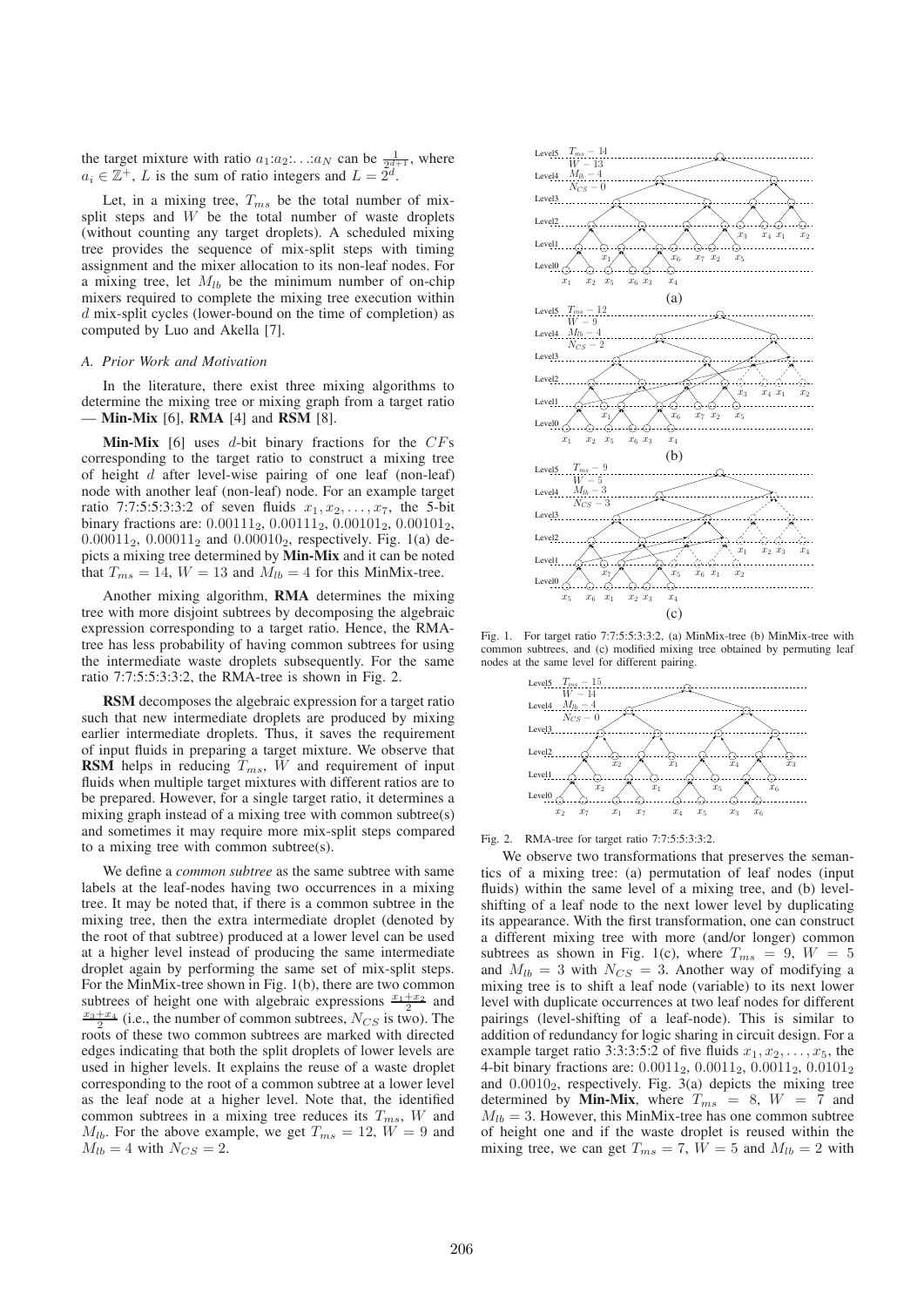

Fig. 3. For target ratio 3:3:3:5:2, (a) MinMix-tree with common subtrees, and (b) modified mixing tree obtained after level-shifting of  $x_4$ .

 $N_{CS} = 1$ . Now, by level-shifting of  $x_4$  from level 2 to level 3 with duplicate occurrences, we get a different mixing tree with a longer common subtree as shown in Fig. 3(b), where  $T_{ms} = 6$ ,  $W = 4$  and  $M_{lb} = 2$  with  $N_{CS} = 1$ . Hence, for efficient mixture preparation with a target ratio, our objective is to determine a mixing tree with the maximum possible number of common subtrees in it.

#### *B. Problem Formulation*

Because of the two possibilities of modifying a mixing tree to obtain more common subtrees within it, the problem of finding common subtrees is quite different from the well-known problem of finding common sub-expressions in multi-level logic optimization [9] or eliminating common sub-expressions during high-level synthesis of control-intensive designs [10]. Thus, the existing algorithms used in VLSI circuit design and compiler code optimization cannot be used directly. We propose a new algorithm (heuristic) to find common subtrees within a mixing tree under permutation of leaf nodes at the same level. The problem can be formulated as follows.

Given the precision level  $d$ , determine a sequence of mixsplit steps to produce droplets of the target mixture with a given ratio. **Inputs**: (a) A set of N different fluids,  $X =$  ${x_1, x_2, \ldots, x_N}$ , each with  $CF = 100\%$ , and (b) a target ratio  $T_{i} = a_1 : a_2 : \ldots : a_N$  of the N fluids, where  $L = \sum_{i=1}^{N} a_i = 2^d$ , where (c) d as the height (precision level) of the mixing tree. **Output**: Mixing tree  $M$  of height d with common subtrees. We define an *optimal solution* as the *optimal* mixing tree with the minimum values of  $T_{ms}$ , W and  $M_{lb}$ .

# III. PROPOSED MIXING ALGORITHM

It can be shown that finding optimal solution to the problem takes exponential time for computation. Given a target ratio, we propose a heuristic referred as Mixing Tree with Common Subtrees (**MTCS**), to construct the mixing tree with common subtrees under permutation of leaf nodes at the same level as presented in **Algorithm 1**. **MTCS** constructs the mixing tree by scanning the variables level-wise in bottom-up fashion and improving the possibility of having more and longer common subtree(s). It utilizes both the intermediate droplets obtained after a split operation when a pair of identical subtrees are

identified. The proposed algorithm determines a mixing tree where some of the extra intermediate droplets (waste droplets) are used as the roots of common subtrees in that mixing tree.

Given a target ratio, first, we determine the *binary matrix* B of size  $N \times d$ , in which  $i^{th}$  row represents d-bit binary fraction for the  $CF$  of fluid  $x_i$  corresponding to the ratio component  $a_i$ . We define a *complete binary matrix*,  $C$ , which consists of B and another matrix called as *intermediate binary matrix*, I, which is used to represent intermediate droplets at different levels in the mixing tree. Initially, all the bits are set 0s in I. When a mixing operation is performed and both the intermediate droplets are used, the corresponding bits are made 1 in I. Each row of I consists of exactly two 1s indicating the two levels, at which both the intermediate droplets after split are used. We define a *list of unused intermediate droplets*, U, to store the waste droplets generated during mix-split operation and a hash table is used to maintain the entries of  $U$ . The  $j<sup>th</sup>$ column of any matrix  $M$  (i.e.,  $B$  or  $I$ ) is denoted as  $M^{j}$  and the fundamental steps of **MTCS** are discussed here.

## *A. Generating AND-ed Matrix*

First, an AND-ed matrix A of  $(d - 1)$  columns is formed after levelwise AND-ing of the right-most column of B with the remaining columns of  $B$ . In every next iteration, we form A taking  $\ell_1^{th}$  column of B as the basis and AND-ing that with all other columns towards left of B and I, where  $\ell_1$  varies from 1 to  $(d-1)$ . Thus, A consists of two parts —  $A_B$  and  $A_I$ , representing the AND-ed matrices using B and I, respectively. For any column k, entries in  $A_B^k$  (or  $A_I^k$ ) represent the leaf nodes that are present in both the levels  $\ell_1$  and  $(k + \ell_1)$  of the underlying mixing tree. We denote  $\mathcal{BS}(M^k)$  as the number of 1s in  $k^{th}$  column of any matrix M.

# *B. Finding Common Subtree(s)*

After getting an AND-ed matrix A, we find the common subtree(s) from the matrix. In MTCS, two 1s in  $A<sup>k</sup>$  are selected to pair (mix) using a scheme, referred as *Pair Reagents*, given by **Algorithm 2**. For any column k, the 1s (nodes) in  $A^k$  are paired to get a mixed node. If  $BS(A_B^k)$  is odd, then a random node  $x_i$  is chosen from  $A_B^k$  to pair (mix) with a randomly chosen node  $x_j$  in  $A_I^k$ . A new row is added to I indicating a mixed node formed by pairing (mixing)  $x_i$  and  $x_j$ in  $A^k$ . Other nodes of  $A_B$  and  $A_I$  are randomly paired among themselves and new rows are added to  $I$  corresponding to the mixed nodes. The corresponding bits in  $B$  and  $I$  (for chosen

- **Algorithm 1 MTCS** (*N*-fluid target ratio  $T$ ,  $d$ )
- 1: Let  $T = a_1 : a_2 : ... : a_N$  and  $L = \sum_i a_i$ , i.e.,  $L \leftarrow 2^d$ . 2: Obtain  $B(N, d)$  from  $T$ .  $U \leftarrow \emptyset$ .  $\ell_1 \leftarrow 1$ .
- 
- 3: **while**  $\ell_1 \leq d 1$  **do**<br>4: Obtain AND-ed mature 4: Obtain AND-ed matrix A with  $\ell_1^{th}$  column of B as the basis.
- 5:  $\ell_2 \leftarrow \ell_1 + 1.$ <br>6: while  $\ell_2 \leftarrow \ell_1$
- 6: **while**  $\ell_2 \leq d$  **do**<br>7: *Pair Regients*(*A*
- 7: *Pair\_Reagents(A,*  $\ell_2 \ell_1$ *)*.<br>8:  $\ell_2 \leftarrow \ell_2 + 1$ .
- 8:  $\ell_2 \leftarrow \ell_2 + 1.$ <br>9:  $\ell_1 \leftarrow \ell_1 + 1$
- $\ell_1 \leftarrow \ell_1 + 1.$
- 10: If  $u \in U$  is a node found in  $B^p$ , remove u from U and store it. Make the corresponding bits to 0 in  $B<sup>p</sup>$ .
- 11: **for**  $k \leftarrow 1$  to  $d$  **do**<br>12: Construct M by
- Construct  $M$  by level-wise pairing stored nodes at level  $k$  and using  $C^k$ .
- 13: Return M.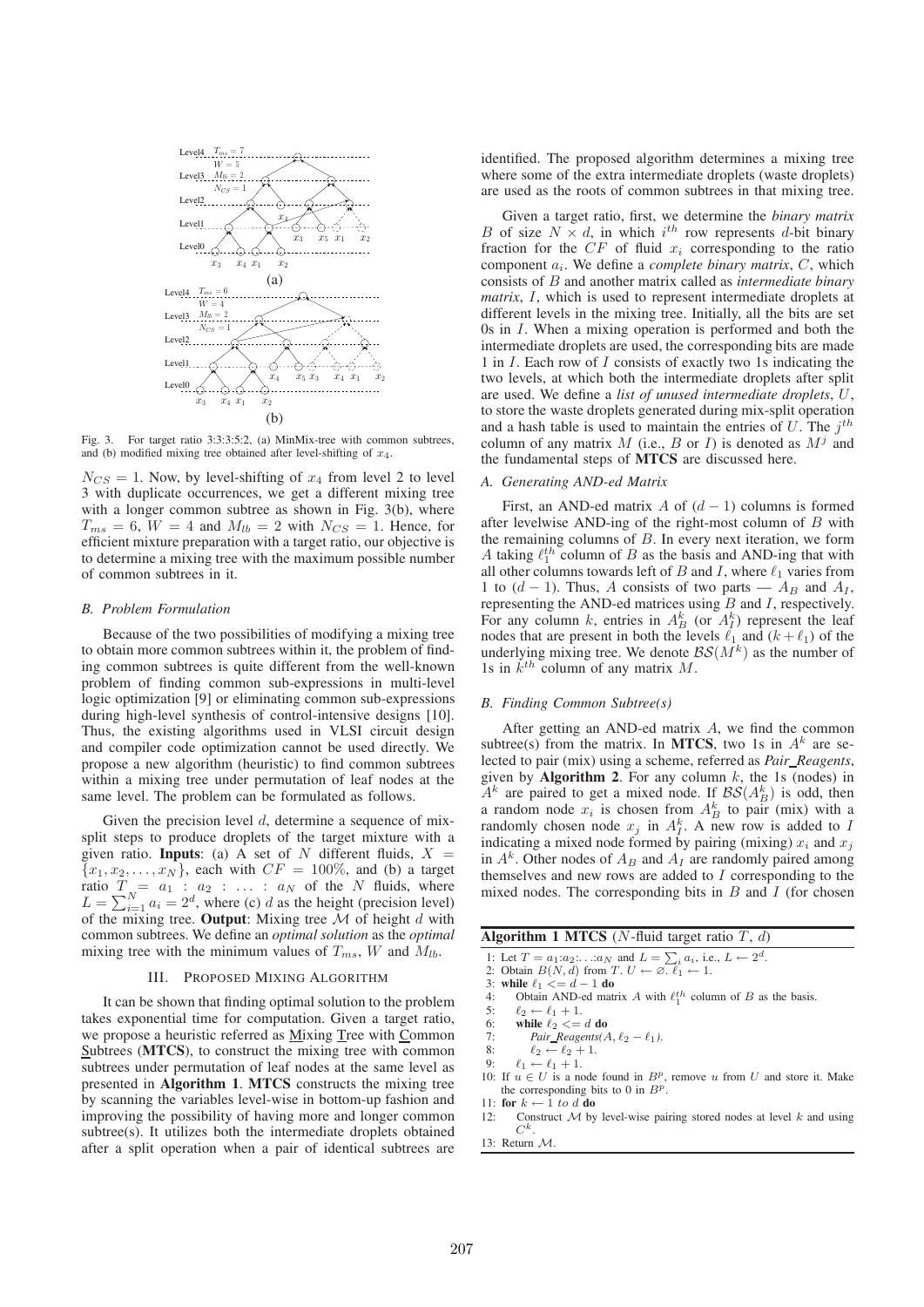# **Algorithm 2** *Pair Reagents(*A, k*)*

- 1: **if**  $BS(A_B^k)$  is odd **then**
- 2: Choose a random node  $x_i$  for which there is an 1 in  $A_B^k$ .
- 3: **if**  $A_I^k$  contains 1s **then**
- 4: Choose a random node  $x_j$  for which there is an 1 in  $A_I^k$  and add  $x_i$  to  $U$ .
- 5: Pair (mix)  $x_i$  and  $x_j$  and make the corresponding bits to 0 in  $A^k$ . 6: Pair other nodes representing 1s in  $A<sup>k</sup>$  randomly and store them. Make
- the corresponding bits to 0 in  $A^k$  and C.
- 7: Add the paired nodes representing 1s in  $A_I^k$  to U.

 $x_i$  and  $x_j$ ) are made 0. Whenever a node in  $A_I$  is paired, it's corresponding waste droplet is inserted into the list  $U$ , so that it can be used later.

#### *C. Constructing Mixing Tree with Common Subtree(s)*

After getting common subtrees from AND-ed matrices, common nodes are found between  $U$  and  $B$  (which is already modified after the above two steps). If a node  $u \in U$  is found in  $B^p$ , it is removed from U and stored. The corresponding bits are made to 0 in  $B<sup>p</sup>$ . Other stored nodes and nodes in  $B<sup>p</sup>$  are randomly paired (mixed) among themselves, and this is done for all levels of the underlying mixing tree. Finally, we obtain one node at level  $d$ , which is the root node of the underlying mixing tree containing common subtree(s).

Step-by-step formation of the mixing tree (MTCS-tree) for an example target ratio 7:7:5:5:3:3:2 is shown in Fig. 4. In this example, **MTCS** determines a mixing tree shown in Fig. 4(d), which is similar to that of Fig. 1(b) having same output parameters such as  $T_{ms} = 9$ ,  $W = 5$  and  $M_{lb} = 3$ with  $N_{CS} = 3$ .

The time complexity of our proposed algorithm **MTCS** can be determined as  $\mathcal{O}(N d^2)$ .

## IV. DISCUSSIONS ON MTCS

# *A. Reducing* Mlb *for a Mixing Tree*

Note that, **MTCS** may reduce  $M_{lb}$  of the mixing tree for a target ratio compared to that obtained by **Min-Mix** and **RMA**. This is because,  $T_{ms}$  is reduced by **MTCS**. If there is any common subtree in the mixing tree, then some mix-split steps are not required anymore and already produced intermediate (waste) droplets at any level can be used in higher level of the tree. Thus, the number of mix-split steps at the higher level decreases that reduces the value of  $M_{lb}$ . For a target ratio, the mixing tree with lower  $M_{lb}$  can be optimally scheduled to complete the mixing process within minimum time using less number of on-chip mixers (i.e., resources) [7]. Hence, the MTCS-tree may also reduce the area of mixture preparation chip for efficient mixing. For an example ratio 7:7:5:5:3:3:2, MTCS-tree (Fig. 4(d)) has  $M_{lb} = 3$  that means for the earliest completion of the efficient mixture preparation the desired biochip layout with require only three on-chip mixers. Whereas the corresponding MinMix-tree (or RMA-tree) has  $M_{lb} = 4$ that indicates the requirement for more area of the chip layout.

#### *B. Comparison with RSM [8]*

As mentioned earlier, for a single target ratio **RSM** [8] determines the mixing graph instead of a mixing tree. It uses



Fig. 4. Step-by-step mixing tree formation by **MTCS** for 7:7:5:5:3:3:2. two intermediate droplets of two different levels to produce another intermediate CF at higher level and hence reduces the input requirement of reagent fluids. However, we observed that this may increase the total number of mix-split steps  $(T_{ms})$ required and hence the  $M_{1b}$ . For an example ratio 7:14:11, the mixing graph obtained by **RSM** is shown in Fig. 5(a) having  $T_{ms} = 8$ ,  $W = 5$  and  $M_{lb} = 2$ , whereas the corresponding MTCS-tree shown in Fig. 5(b) has  $T_{ms} = 7$ ,  $W = 5$  and  $M_{lb} = 2$  with  $N_{CS} = 1$ .

#### *C. Check-point Assignment for Dynamic Error Recovery*

During mixture preparation of several biochemical fluids, the volume of a split droplets is critical in maintaining the desired concentration of the mixture at every intermediate node. The concentration accuracy of the target mixture highly depends on the accuracy of every mix-split step denoted



Fig. 5. For target ratio 7:14:11, (a) RSM-tree and (b) MTCS-tree.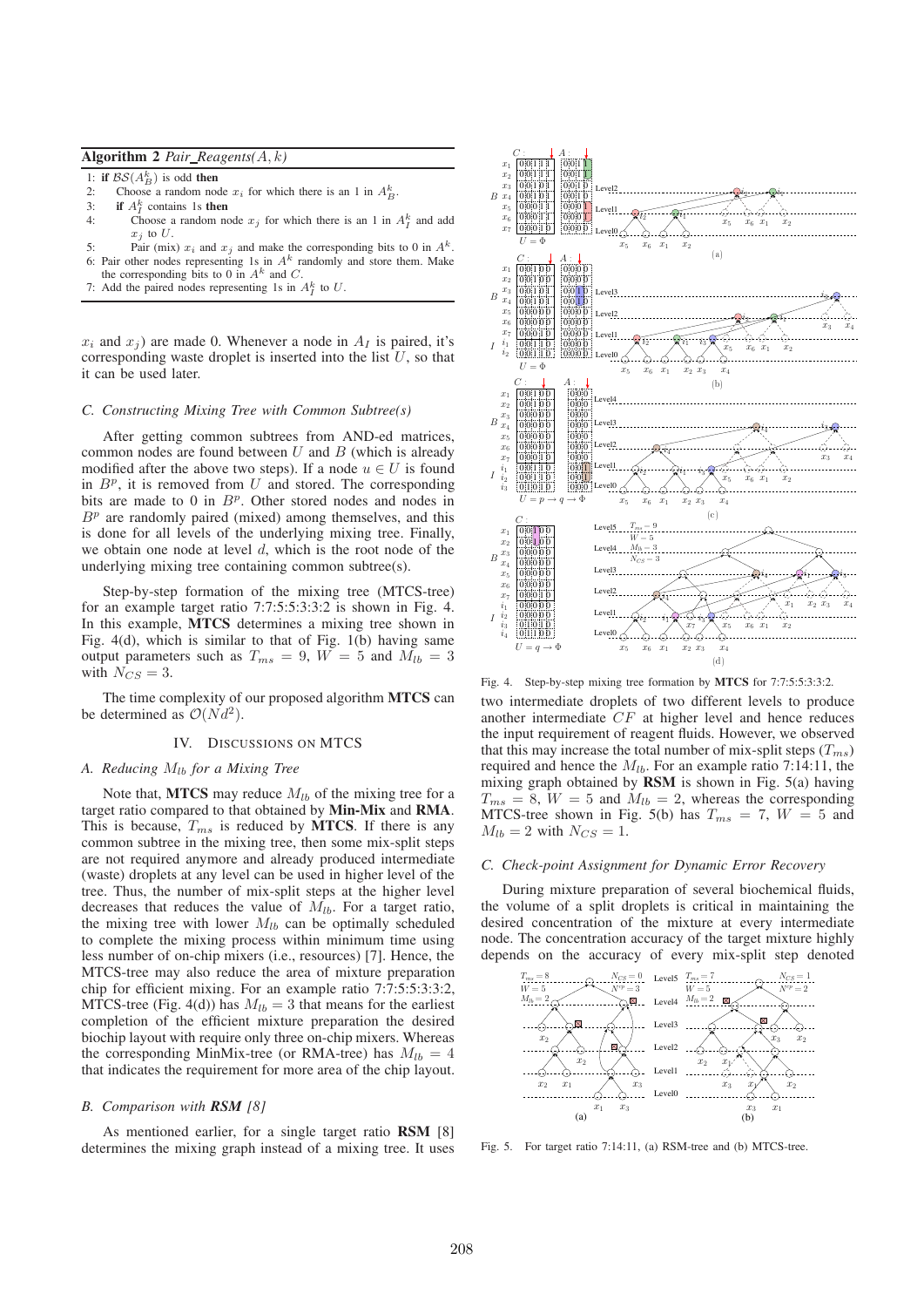TABLE I. MEAN ( $\mu$ ) and Variance ( $\sigma^2$ ) of  $T_{ms}$ , W and  $M_{lb}$  distributions for **Min-Mix** [6], **RMA** [4] and **MTCS** on 20000 random RATIOS OF N DIFFERENT FLUIDS WITH  $L = 64$ .

| N       | $(\mu, \sigma^2)$ of $T_{ms}$ |               |               | $(\mu, \sigma^2)$ of W |               |               | $(\mu, \sigma^2)$ of $M_{lb}$ |              |              |
|---------|-------------------------------|---------------|---------------|------------------------|---------------|---------------|-------------------------------|--------------|--------------|
|         |                               |               |               |                        |               |               |                               |              |              |
|         | 4                             | (8.69, 2.40)  | (9.66, 3.97)  | (7.41, 0.81)           | (7.68, 2.40)  | (8.66, 3.97)  | (5.43, 0.85)                  | (1.95, 0.13) | (2.06, 0.24) |
|         | (10.15, 2.80)                 | (11.24, 4.62) | (8.65, 1.12)  | (9.15, 2.80)           | (10.24, 4.62) | (6.50, 1.15)  | (2.23, 0.20)                  | (2.44, 0.32) | (2.01, 0.05) |
|         | (11.61, 3.12)                 | 12.72, 5.06   | (9.87, 1.24)  | (10.61, 3.12)          | (11.72, 5.06) | (7.59, 1.28)  | (2.58, 0.28)                  | (2.82, 0.38) | (2.19, 0.16) |
|         | (12.96, 3.99)                 | (14.08, 6.36) | (10.82, 1.43) | (11.96, 3.99)          | (13.08, 6.36) | (8.32, 1.43)  | (2.93, 0.32)                  | (3.21, 0.49) | (2.50, 0.26) |
| 8       | (14.19, 4.41)                 | (15.28, 7.02) | (11.84, 1.44) | (13.19, 4.41)          | (14.28, 7.02) | (9.24, 1.38)  | (3.25, 0.37)                  | (3.55, 0.57) | (2.84, 0.23) |
| 9       | (15.40, 4.80)                 | (16.52, 7.83) | (12.85, 1.46) | (14.40, 4.80)          | (15.52, 7.83) | (10.17, 1.36) | (3.57, 0.42)                  | (3.91, 0.68) | (3.11, 0.22) |
| 10      | (16.57, 5.17)                 | 17.72, 8.61   | (13.84, 1.47) | 15.57, 5.17            | (16.72, 8.61) | (11.08, 1.35) | (3.90, 0.47)                  | (4.27, 0.81) | (3.39, 0.30) |
| -11     | (17.61, 5.58)                 | (18.77, 9.39) | (14.79, 1.48) | (16.61, 5.58)          | (17.77, 9.39) | (12.00, 1.34) | (4.22, 0.54)                  | (4.61, 0.93) | (3.70, 0.38) |
| 12      | (18.69, 5.89)                 | (19.91, 9.92) | 15.75, 1.47   | (17.69, 5.89)          | (18.91, 9.92) | (12.93, 1.32) | (4.55, 0.60)                  | (4.98, 1.05) | (4.03, 0.42) |
| Average | (13.98, 4.24)                 | (15.10, 6.98) | (11.76, 1.33) | (12.98, 4.24)          | (14.10, 6.98) | (9.25, 1.27)  | (3.24, 0.37)                  | (3.54, 0.61) | (2.84, 0.24) |



Fig. 6. For target ratio 7:7:5:5:3:3:2, assignment of check-points to (a) MinMix-tree and (b) MTCS-tree (checkpoint is indicated as a 'crossed-box').

by a non-leaf node in the mixing tree. Existing mixing algorithms [6], [4], [8] have been presented assuming the balanced or equal-volume splitting after each mix-split steps. For dynamic error recovery, recently cyber-physical digital microfluidic systems are being designed [11] that can check and verify the volume and/or concentration of intermediate droplets at certain checkpoints in the mixing tree. If there is an error in volume or concentration of an intermediate droplet, the associated mix-split operations are re-executed or some dynamic error recovery steps are performed to recover from the errors immediately and efficiently [11], [12], [13]. One such algorithm for dynamic error recovery is presented by Hsieh et al. [13]. They proposed an algorithm for assigning checkpoints and backup-points. We adopt their scheme to compute the total number of checkpoints required to assign in a mixing tree (N<sup>cp</sup>), where  $N^{cp} = \sum_i \dot{N}_i^{cp} = \sum_i [p \times N_i^m]$ , which is the summation of number of checkpoints assigned over all the levels (*i* varying from 0 to *d*). Here,  $N_i^m$  is the number of non-leaf nodes at level  $i$  in the mixing tree and  $p$  is assumed as a predefined percentage of  $N_i^m$ . For an example ratio 7:14:11, the checkpoint assignments according to [13] is shown in Fig. 5(a) and (b) for RSM-tree and MTCS-tree, respectively (checkpoint indicated as a 'red' color-ed 'crossed-box'). For another example ratio 7:7:5:5:3:3:2, Fig. 6(a) and (b) show the checkpoint assignments to the MinMix-tree and MTCStree, respectively. Note that  $N^{cp}$  is reduced in the MTCS-tree compared to the corresponding MinMix-tree or RSM-tree.

# V. SIMULATION RESULTS

To evaluate our proposed algorithm, we carry out simulations with a large set of synthetic target ratios. In number theory and combinatorics, integer partition is the way of writing an integer as a sum of positive integers, regardless of order [14]. By convention, partitions are usually ordered from largest to smallest, e.g., 4 can be partitioned in five distinct ways: 4, 3+1, 2+2, 2+1+1, 1+1+1+1. We use different distinct partitions of  $L$  (where  $L$  is the sum of ratio integers) as the target ratios after keeping only N-component partitions for N fluids, where  $N > 2$ . This is because, in case of dilution  $(N = 2)$ , the mixing tree has only one branch and it is not possible to have common subtree in such a tree. Thus, in considering target ratios of more than two fluids, we also keep those partitions for which the integers are set-wise co-prime, so that two different ratios do not eventually turn into the same ratio. Hence, for  $L = 4$ , only 2:1:1 and 1:1:1:1 are considered.

In practical bioprotocols, as many as 12 different fluids may need to be mixed to prepare a mixture for use in a biochip [15]. We simulate all three methods (**MinMix**, **RMA** and **MTCS**) for 533366 synthetic target ratios of  $N$  different fluids with  $L = 64$  (i.e.,  $d = 6$ ), where  $4 \le N \le 12$ . Histograms of the distributions of  $T_{ms}$ ,  $W$ ,  $M_{lb}$  and  $N^{cp}$  for all three methods are shown in Fig.  $7(a)-(d)$ . It is observed that these distributions shift towards the origin in case of **MTCS** as compared to **MinMix** and **RMA**. These shifts reflect our claim regarding the improvement in the performance parameter values (i.e.,  $T_{ms}$ ,  $\hat{W}$ ,  $M_{lb}$  and  $N^{cp}$ ). Hence, comparatively larger number of target ratios have less  $T_{ms}$ ,  $W$ ,  $\overline{M}_{lb}$  and  $\overline{N}^{cp}$  values.

We simulate **MinMix**, **RMA** and **MTCS** with 20,000 target ratios taken randomly from 533366 synthetic target ratios of N different fluids with  $L = 64$  ( $d = 6$ ). The mean ( $\mu$ ) and variance  $(\sigma^2)$  of the distributions of  $T_{ms}$ , W and  $M_{lb}$  for all three methods are estimated and Table I shows the variations of them as  $(\mu, \sigma^2)$  pairs. The reduction in the values of  $(\mu, \sigma^2)$ for **MTCS** is in agreement with the observations made through Fig. 7(a)-(c). **MTCS** improves 15.9%, 28.7% and 12.3% over **MinMix** and 22.1%, 34.4% and 19.8% over **RMA**, for average values of  $(\mu)$  in distributions of  $T_{ms}$ , W and  $M_{lb}$ , respectively. It is also evident from Table I that the improvement in  $T_{ms}$ , W and  $M_{lb}$  increases with the increase in N.

We studied the performance of **MTCS** for varying height (d) of mixing trees as  $3 \le d \le 6$  (where  $L = 2^d$ ). However, here we have demonstrated the simulation results for six-height mixing trees (since  $L = 64$ ) and found that maximum hight of a common subtree found by **MTCS** can be four. The histogram